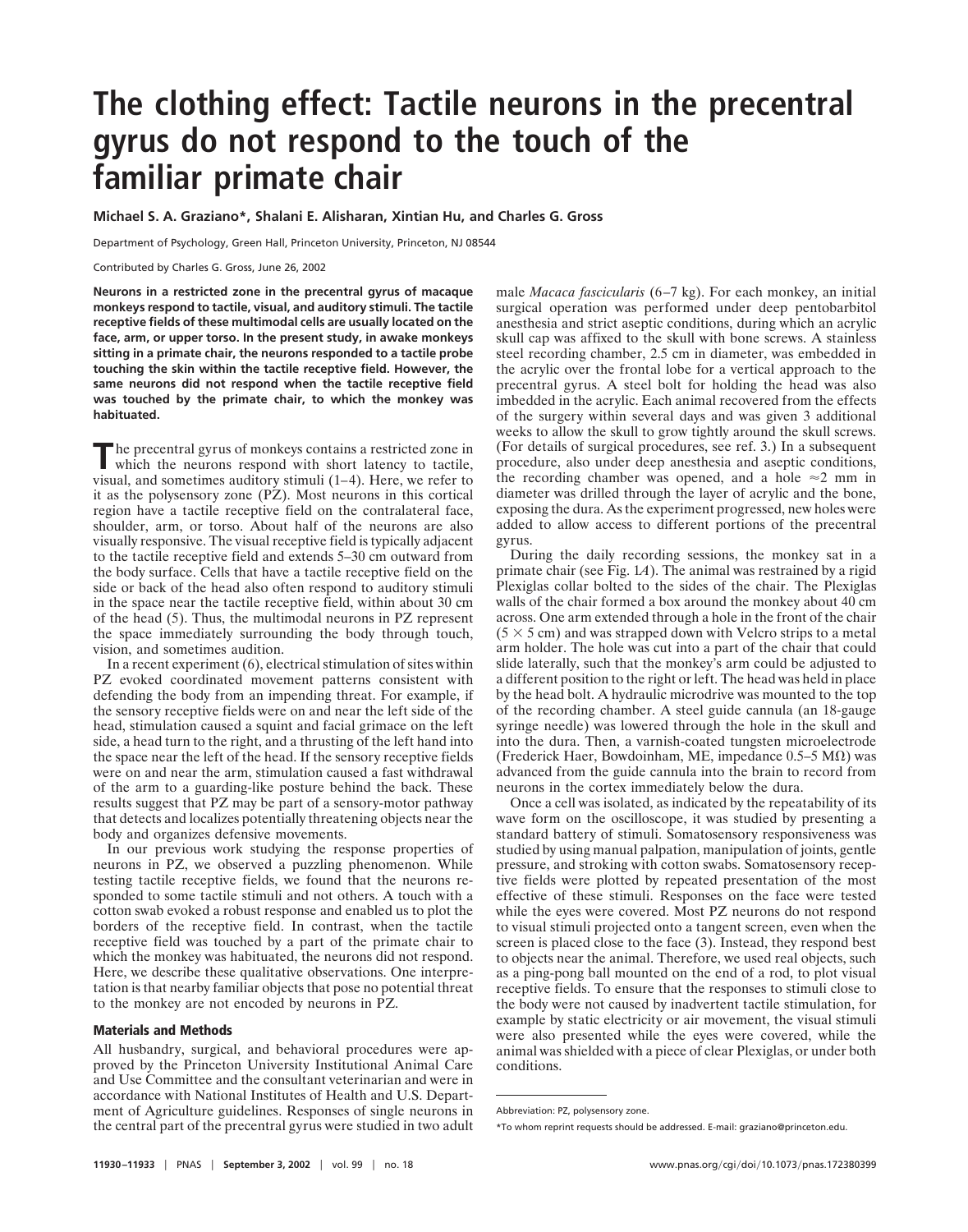

**Fig. 1.** Tactile responses of a neuron from the PZ. (*A*) The monkey sat in a chair with the arm extended through a hole and strapped in an arm holder. The Plexiglas plate surrounding the arm could be moved laterally, thereby touching the arm. The striped area on the medial surface of the arm indicates the tactile receptive field. This tactile receptive field extended up the arm and ended about halfway between the elbow and arm pit. (*B*) The firing rate (mean of 10 trials) during tactile stimulation caused by the experimenter pushing the arm such that the tactile receptive field came into contact with the adjacent Plexiglas chair part. (*C*) The firing rate (mean of 10 trials) during tactile stimulation caused by the experimenter moving the chair part such that it touched the tactile receptive field on the arm. (*D*) The firing rate (mean of 10 trials) during tactile stimulation with a cotton swab on the same part of the tactile receptive field that touched the chair part in *B* and *C*. (*E*) The firing rate (mean of 10 trials) during tactile stimulation with a disconnected piece of Plexiglas on the same part of the tactile receptive field that touched the chair part in *B* and *C*.

In a few cases, we recorded the level of neuronal activity during presentation of hand-held tactile stimuli in the following fashion. A light-emitting diode placed out of view of the monkey cued the experimenter to apply a tactile stimulus to the monkey. The diode turned on at the start of each 2-s trial and turned off at the end of the trial. Single neuron spike data were collected during the period that the LED was on.

At the completion of the experiment, each monkey was given an overdose of sodium pentobarbitol  $(100 \text{ mg/kg})$  and was

perfused transcardially with saline and then 10% formalin. The head was put in a stereotaxic apparatus, the skull was opened, and the brain was exposed. The positions of the arcuate and central sulci were measured stereotaxically. The recording sites were just posterior to the bend in the arcuate sulcus, in the expected location of the polysensory zone (4). The brain was sectioned in the coronal plane on a freezing microtome. Sections were cut at 50 mm and stained with cresyl violet. Damage from the microelectrode was clearly visible as streaks of gliosis in the tissue, confirming the locations of recording sites.

## **Results**

Here, we describe qualitative observations of three example neurons from PZ and then summarize the findings for all 24 neurons tested. Fig. 1 illustrates the results for the first example cell, a typical bimodal, visual-tactile neuron. The tactile response was tested by touching the monkey with a cotton swab while the arm was held in the arm holder and the monkey's vision was blocked. The tactile receptive field was located on the medial surface of the contralateral arm and extended from the wrist up the arm to about half way between the elbow and shoulder (see Fig. 1*A*). When the monkey's vision of the arm was not blocked, the cell also responded to the sight of objects placed just medial to the forearm, within about 5 cm of the arm. This cell therefore exhibited the well established properties of multimodal neurons in PZ.

While studying this cell, we were surprised to find no neuronal response when the tactile receptive field touched the Plexiglas sides of the monkey chair. As shown in Fig. 1*A*, the arm extended through a hole in a Plexiglas plate. Movement of the arm therefore sometimes caused the edge of the hole to touch the forearm, just in front of the elbow. When the tactile receptive field was stimulated in this fashion, the neuron did not respond. Fig. 1*B* shows the low level of activity when the monkey's arm was pushed gently by the experimenter, causing the tactile receptive field to touch the edge of the Plexiglas. Fig. 1*D* shows a similar low level of activity when the monkey's arm was stationary and the Plexiglas plate was moved laterally, causing the edge of the plastic to touch the tactile receptive field. The cell also did not respond when the monkey actively moved its arm, causing the tactile receptive field to touch the edge of the Plexiglas. Thus, regardless of how the chair part came into contact with the tactile receptive field, whether because the arm was passively moved against it, it was moved against the arm, or the monkey actively moved the arm and touched it, the cell did not respond.

In contrast, Fig. 1*D* shows the high level of neuronal activity when the same location on the forearm was lightly touched with a cotton swab. Other tactile stimuli, such as the experimenter's gloved hand, a wooden dowel, and a puff of air from a bulb syringe, also evoked a response. Even touching a single hair evoked a robust response. As shown in Fig. 1*E*, touching with a hand-held piece of Plexiglas of the same type used in the chair construction evoked a high level of activity. Thus, ineffective tactile stimuli included any part of the chair with which the monkey was familiar through many months of training; effective stimuli included everything else that we tried. The neuron appeared to exhibit a ''clothing effect,'' in that the familiar feel of the chair surrounding the body did not elicit responses.

A second example neuron had a tactile receptive field on the dorsal surface of the contralateral forearm (see Fig. 2). Like the previous neuron, this one responded when the tactile receptive field was touched by a cotton swab, the gloved hand of the experimenter, or a disconnected piece of Plexiglas. When it came into contact with the edge of the chair, however, the neuron did not respond. We then tested the neuron by releasing the monkey's arm from the arm holder, removing the restrictive Plexiglas plate covering the front of the chair, and allowing the monkey to move its arm freely. Under this condition, the neuron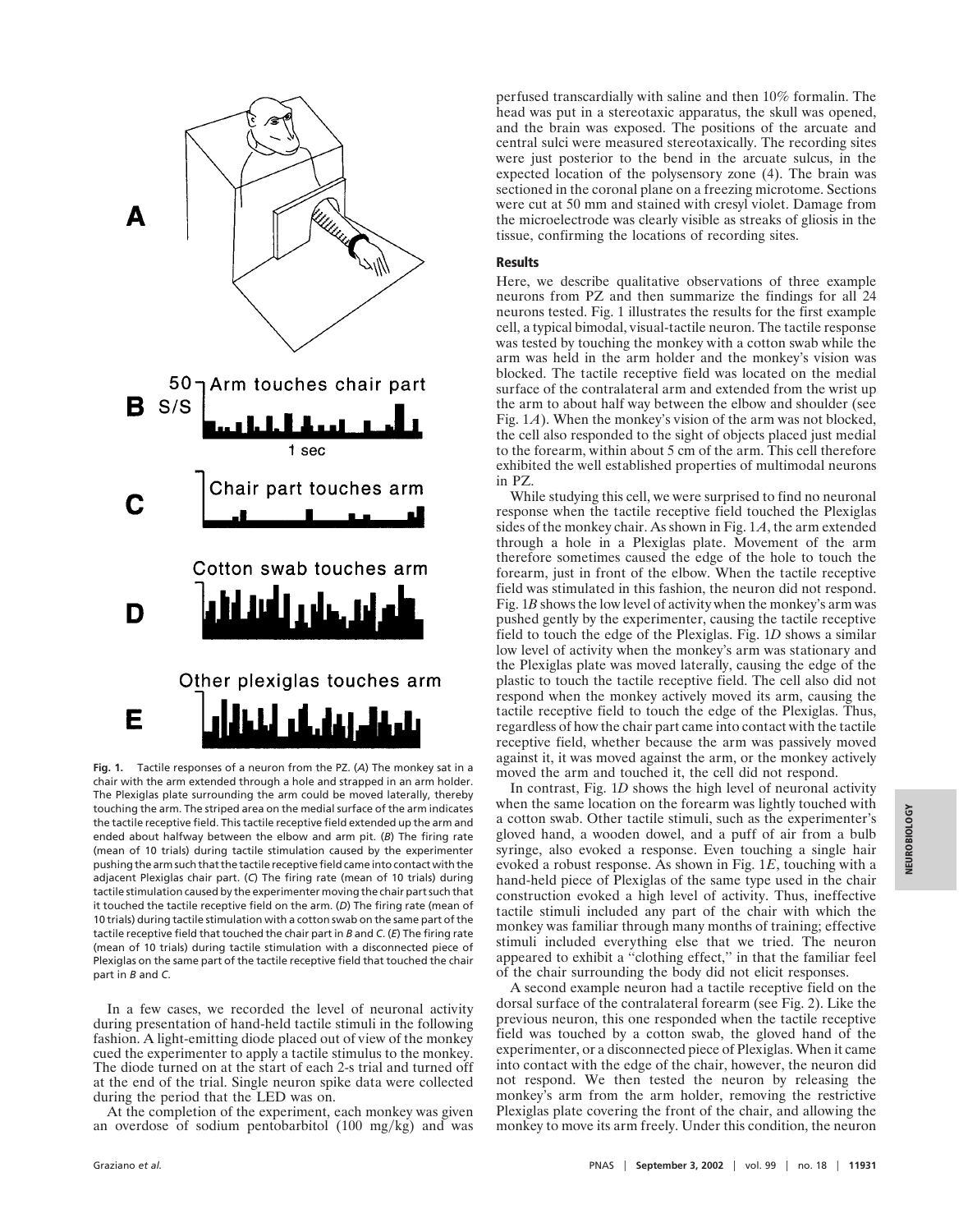

**Fig. 2.** A neuron from PZ with a tactile receptive field (striped) on the arm. As the monkey moved its arm spontaneously, the tactile receptive field touched parts of the chair, but the cell did not respond. When a metal bar (shown by the circle) was inserted into the chair, the cell responded each time the tactile receptive field touched the metal bar.

still did not respond when the tactile receptive field came into contact with the edges of the chair. We then fixed a 1-cm diameter metal rod to the chair 10 cm in front of the monkey's chest, extending from the left to the right side of the chair (see Fig. 2). Because the monkey's head was held in a rigid posture by the head bolt, the monkey could not look down far enough to see the rod. Under these conditions, the neuron responded when the dorsal surface of the forearm came into contact with the metal rod, but not when the ventral surface of the forearm touched the rod. Over a period of several minutes as the monkey moved its arm, the neuron responded each time the tactile receptive field touched the rod. We then removed the rod from the chair. To ensure that the monkey did not feel the rod being removed, we held the monkey's hands down at its feet. After the rod was removed, we released the arms. The monkey lifted its arm, and as the dorsal surface of the arm approached the location where the rod had been, the neuron began to respond. However, because the rod was now absent, the arm passed through that region of space without obstruction, and the firing of the neuron subsided to baseline. Continuing its upward trajectory, the dorsal surface of the forearm came into contact with the neck plate of the chair, and the neuron did not respond. The monkey then lowered its arm and raised it again, and the neuron responded once again as the tactile receptive field approached the location where the rod had been. This response to a ''phantom'' rod occurred three times, and then was no longer observed; the neuron no longer responded as the arm moved, whether the tactile receptive field crossed the location where the rod had been or touched any part of the chair. Similar responses of PZ neurons to the remembered location of a stimulus have been described in the visual modality (7).

A third example neuron had a tactile receptive field on the contralateral jaw (see Fig. 3). We loosened the monkey's head bolt, thus allowing the head to turn to the right or left, causing the tactile receptive field to touch the plastic neck plate. Whether the head was turned passively by the experimenter or actively by the monkey, the neuron did not respond when the tactile receptive field came into contact with the plastic neck plate. In contrast, when a screwdriver was fixed to the neck plate out of the monkey's view, such that head turning resulted in the monkey's jaw coming into contact with the unseen novel object not normally part of the chair, the neuron responded. Touching the tactile receptive field with a cotton swab also evoked a response, whether the swab was advanced from behind the



Fig. 3. A neuron from PZ with a tactile receptive field (striped) on the jaw and a visual response to objects presented in the space near the tactile receptive field. When the monkey turned its head, thus causing the tactile receptive field to rub against the adjacent chair part, the cell did not respond.

monkey and was thus out of view, or was advanced from in front of the monkey and was thus in view.

For all 24 cells tested, 20 in monkey no. 1 and 4 in monkey no. 2, the tactile response was present when the receptive field was touched by a cotton swab, the experimenter's hand, or a variety of other stimuli, but absent when the tactile receptive field was touched by a part of the monkey's chair that had come into contact with the monkey over many months of training.

## **Discussion**

Recent findings suggest that PZ may participate in monitoring objects near the body and organizing a defensive reaction (6). One way to interpret the present observations is that familiar objects posing no possible threat to the monkey did not activate this defensive mechanism. In this view, any object held by the experimenter or any unfamiliar object, once it has entered a margin of safety around the body, is potentially threatening. Familiar parts of the primate chair are not. The following observations are consistent with this interpretation.

Bimodal neurons in PZ respond vigorously to the sight of real, three-dimensional objects moving in the space near the body, but respond poorly or not at all to visual stimuli moving on a screen, even when the screen is fixed close to the body (3).

Bimodal neurons in PZ respond better to faster visual stimuli (2). If the visual stimulus is advanced toward the tactile receptive field from a distance, the neuron will begin to respond once the stimulus has entered the space near the body. The faster the stimulus approaches, the sooner the neuron responds, effectively increasing the outer distance of its visual receptive field.

Bimodal neurons in PZ often respond better to visual stimuli that evoke an avoidance reaction than to stimuli that evoke an approach reaction (M.S.G., unpublished observations). A rubber snake, eliciting an alarm response from the monkey, was an especially effective stimulus when placed in the visual receptive field of a bimodal neuron; an apple placed in the visual receptive field evoked a smaller response. We observed 12 such ''biblical'' cells capable of distinguishing an apple from a snake.

Bimodal neurons respond to the sight of objects near the tactile receptive field regardless of the location of the visual stimulus on the retina. For 70% of the bimodal cells with a tactile response on the arm, the visual receptive field is anchored to the arm, moving when the arm is moved (3, 8). For 95% of the bimodal cells with a tactile response on the face, the visual receptive field is anchored to the head, moving when the head